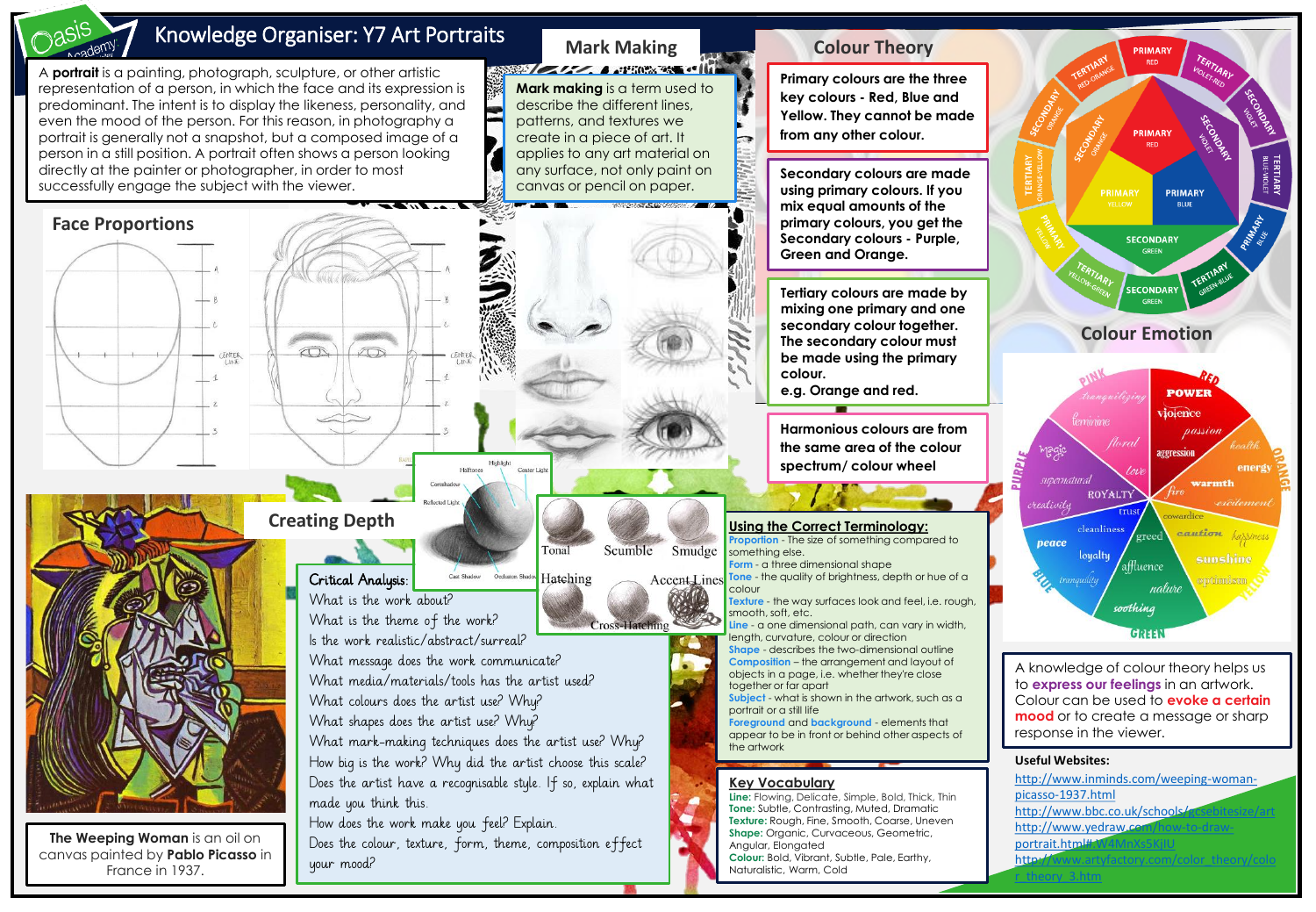

## Knowledge Organiser: Y7 Art Portraits

**Analysing Art**

**SERVER DIVINARI** 

## Critical Analysis:

What is the work about?

What is the theme of the work? Is the work realistic/abstract/surreal? What message does the work communicate? What media/materials/tools has the artist used? What colours does the artist use? Why? What emotions do the colours communicate? What shapes does the artist use? Why? What mark-making techniques does the artist use? Why? How big is the work? Why did the artist choose this scale? Does the artist have a recognisable style. If so, explain what made you think this.

How does the work make you feel? Explain.

Does the colour, texture, form, theme, composition effect your mood? **Harmonious colours are from** 

**The Shot Marilyns** is a work of art produced in 1964 by Andy Warhol. It consists of four canvases, each a square consisting of a painting of a Marilyn Monroe, each shot through in the forehead by a single bullet. Andy Warhol used a photograph, often pictures of famous people and repetitive silkscreen print to create cartoon-like artwork. He would repeat the same portrait over and over, but use different colours and effects in each picture.



Screen-printing is…



**Proportion** - The size of something compared to

**Using the Correct Terminology:**

something else.





Research Pop Art and famous artists during that period Create a mood board showing Pop Art images including works by Andy Warhol Pastiche a section of The Shot Marilyns by Andy Warhol

or a an Andy Warhol portrait of choice.

Create a piece of artwork using the same style as Andy **Warhol** 

Critically analyse The Shot Marilyns by Andy Warhol, using the correct art terminology. Compare and contrast two portraits created by Andy

Warhol, through critical analysis